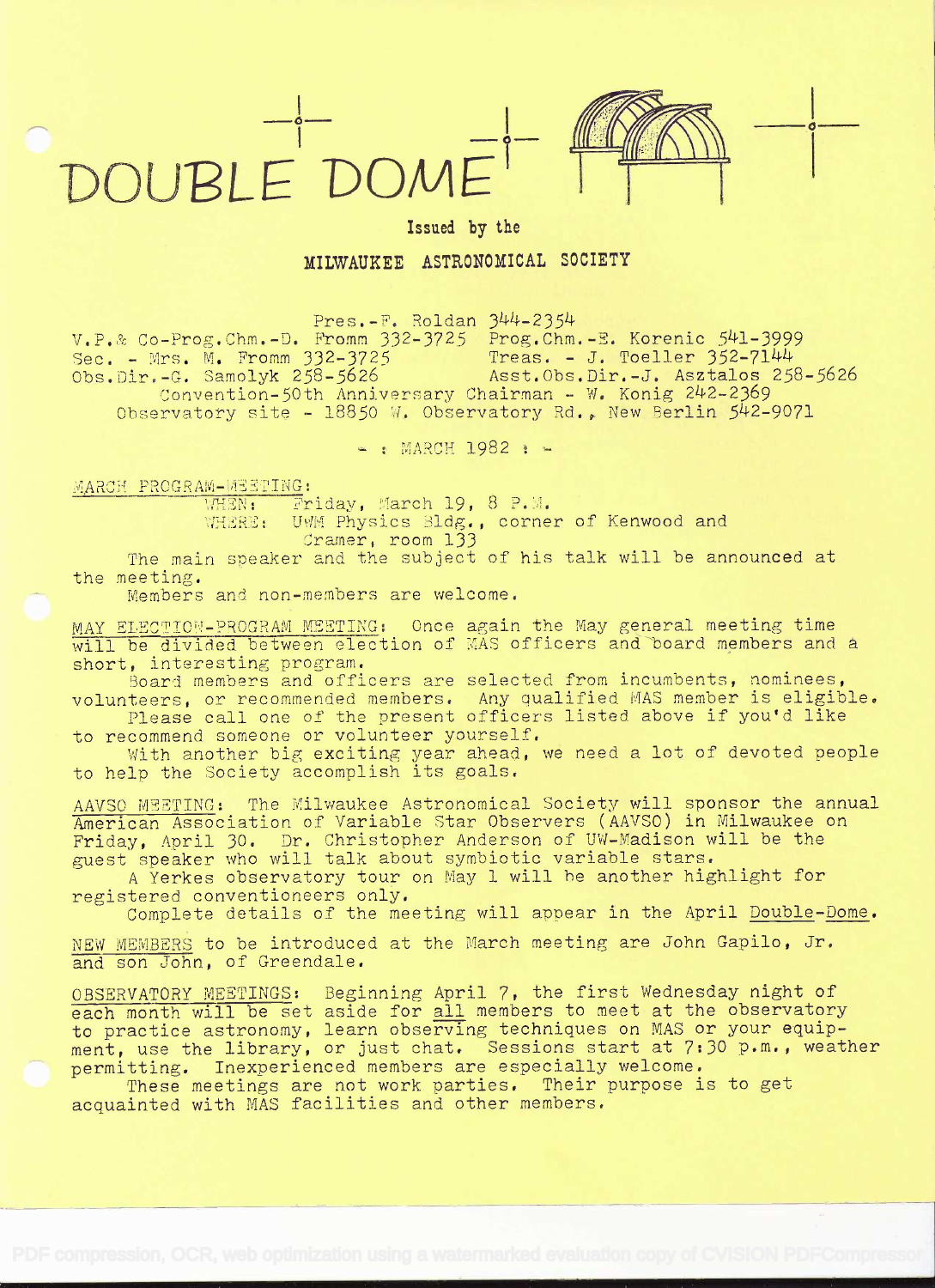CALENDAR OF EVENTS:

Fri., Mar. 19, 8 P.M.: March Program-Meeting.

Sun., March 21, 2 P.M.t Telescope Committee meeting at the home of William Tuerck, 340 Joanne Dr., Brookfield, 782-2844.

- Fri., Mar. 26, 7:30 P.M.: Board of Directors meeting at the home of Dan and Mary Ellen Fromm, 2511 E. Newton Av., Shorewood 336-3725. Wed., Apr. 7, 7:30 P.M.: Observatory meeting at the observatory. See article.
- Fri., Apr. 30: AAVSO meeting. See article.
- Sat., May 22: 36th Annual NCRAL Convention-MAS 50th Anniversary.

FOR SALE: Colorful astroposters of the Plelades, Andromeda Nebula, Orion Nebula, Trifid Nebula, the Earth from space, and others. Each poster measures 22" x 29". The price is \$3.00 each. Please call Eric Schmidt at 282-2497 anytime.

26" (66cm) r2LESCOPE UPDATE: There's been a lot of progress. The building is up, the roof is on, the dome is still in place. The metal shutter is done and work is continuing on the mount. Mirror grinder Bill Collins is busy with the optics. Fabrication of the many smaller parts has begun. We need more people to make parts.

And work will continue as long as there is money in the fund. Despite the terrible financial and employment situation, we're still trying to raise funds. And every cent goes toward the completion of this magnificent instrument. Large or small donations are welcome.

OBSERVATORY NEWS! The convention and MAS golden anniversary and AAVSO meeting are just a few weeks away. Director Gerry Samolyk and his faithful<br>assistants are preparing the observatory interior for painting. The assistants are preparing the observatory interior for painting. exterior will need a coat too. The soon-to-return mosquito-loving purple martins will soon return. They'll need another house. Who will build one?

As soon as weather permits there will be weekly clean-up, fix-up days until everything is bright and shiny. A lot of work can be avoided by not leaving a mess in the first place.

Gerry will soon make up a list of tasks. He'll need help.

## MEMBER'S NIGHT KEYHOLDERS:

|  | Mar. 13 G. Hanson | 782-0397 Apr. 3 H. Auchter |  |                          | $542 - 2158$ |
|--|-------------------|----------------------------|--|--------------------------|--------------|
|  | 20 T. Schmidtkunz | $1 - 338 - 2757$           |  | 10 J. Asztalos           | $258 - 5626$ |
|  | 27 V. Tangney     | $327 - 7976$               |  | 17 P. Borchardt 445-1181 |              |

Saturday night is member's night at the observatory. All members are invited to come out to observe, learn how to use the equipment available, or just chat. Call the keyholder the Fri. before his night - cancel Sat. if necessary. Keyholder should report anyway. He will also oversee tours during the week ending with his assigned night. Mr. J. Toeller  $(352-7144)$  will act on requests.

 $-$  : FULL PINK MOON THUR.. APR. 8 :  $-$ 

LeRoy R. Simandl, editor (933-3052) 4201 W. Highland Blvd., Milwaukee, Wisconsin 53208